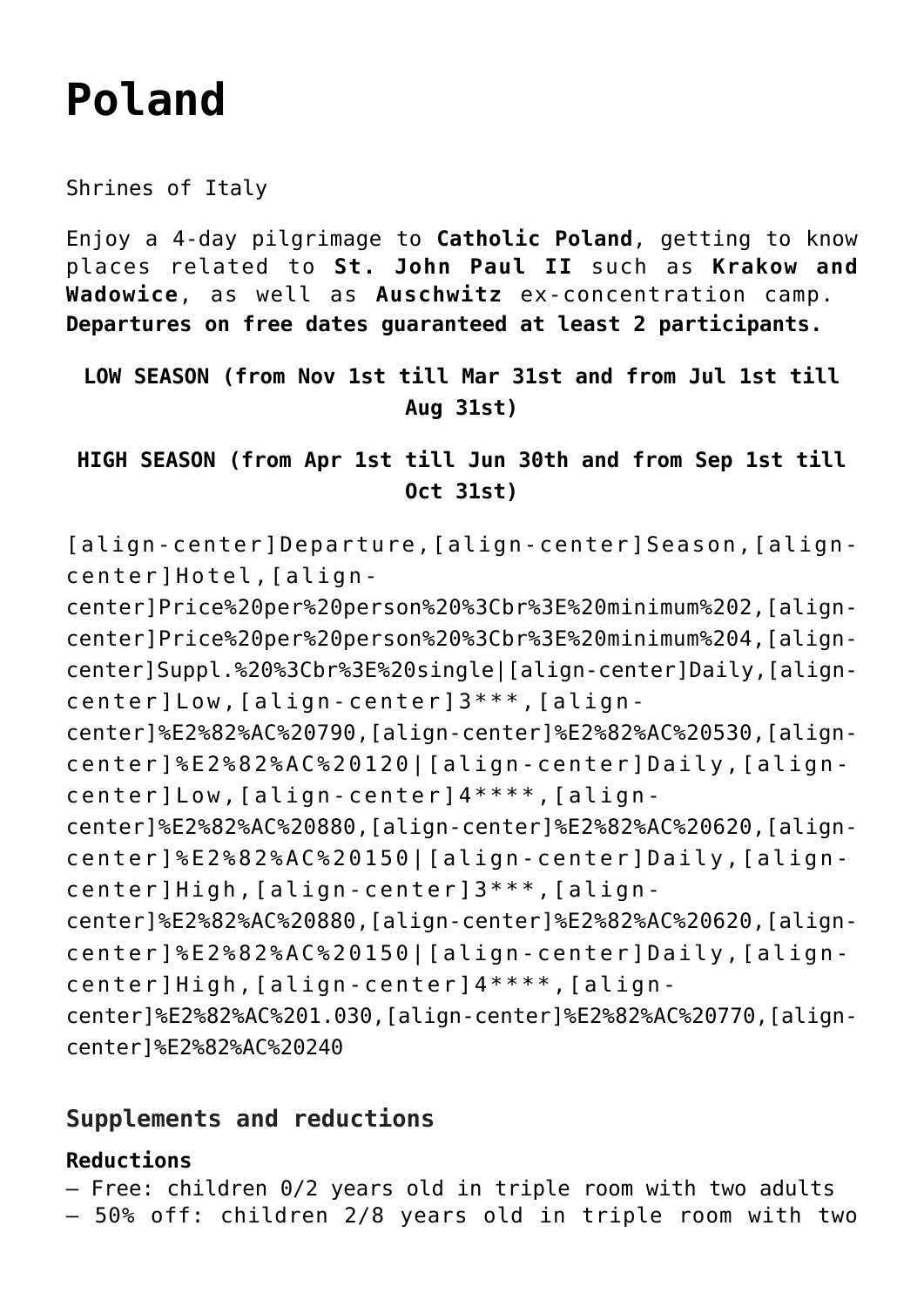adults – 25% off: third passenger in triple

## **Foreseen hotels**

KRAKOW

3\*\*\* Legend

4\*\*\*\* Mercure Krakow

## **Important information**

- The prices are valid from minimum 4 to maximum 7 people.
- Coronavirus / COVID-19: all our providers (minivan, drivers, local guides, hotels, restaurants, etc.) involved in this tour follow the current policy of each country in order to limit the spread of the Coronavirus pandemic.

#### **01 – KRAKOW**

Arrival at the Hotel in Krakow. Rest of the day at leisure. Overnight in hotel.

#### **02 – KRAKOW**

Buffet breakfast in hotel. This morning we'll visit (with local guide) this city, founded more than a thousand years ago. We'll see Wawel Castle, the Cathedral, the Church of St.Mary, the old city and the Jewish quarter. We'll also pass through the Jagiellonian University, the oldest in Poland where the astronomer Copernicus studied. We will also visit the Sanctuary of St. John Paul II. Rest of day at leisure. Overnight in hotel. (B)

**03 – KRAKOW / AUSCHWITZ / WADOWICE / KRAKOW (67 + 32 + 49 Km)** Buffet breakfast in hotel. Depart for the Auschwitz-Birkenau Museum. Visit (with English-speaking local guide) the former concentration and extermination camp, built by the Germans during the Nazi occupation of Poland. Here, during WWII, the Nazis exterminated more than 1 million people, most of them of Jewish origin. Today it is part of the UNESCO World Heritage sites. Continue to Wadowice, the hometown of Pope John Paul